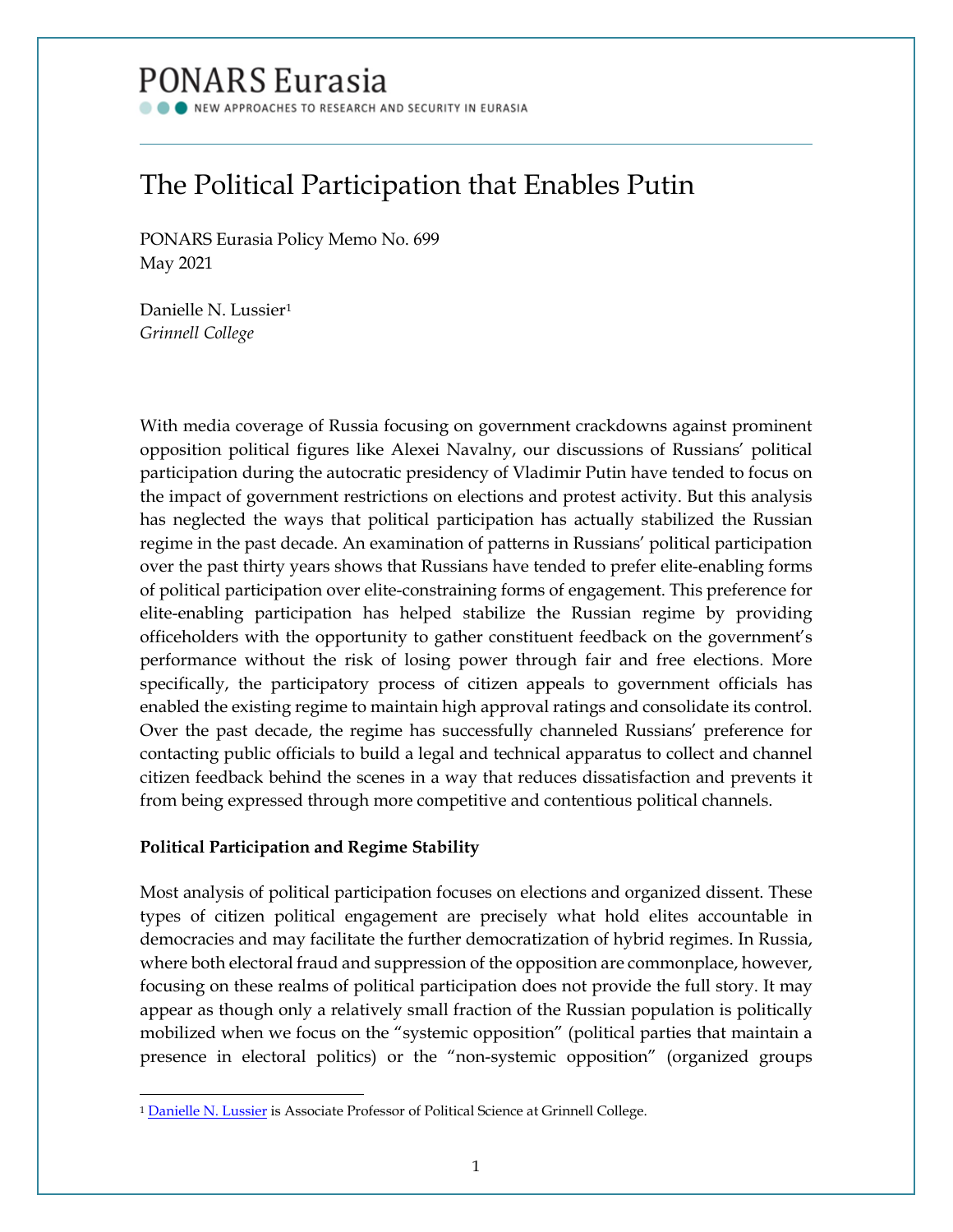without political representation). This approach contributes to two misguided perceptions: 1) that Russian citizens are passively resigned to their political system; and 2) that the Russian regime relies on a combination of citizen passivity and coercion to keep the system in place. While popular resignation and coercion certainly play a role in sustaining Russian autocracy, they do not provide the full picture, which includes a meaningful level of voluntary compliance among Russian citizens.

Political regimes are more stable when they can rely on a citizenry that voluntarily complies with regime commands. While the factors that determine the level of voluntary compliance in any polity are complex, they generally include belief in regime principles, satisfaction with regime performance, and trust that people in power will at least partly deliver on their promises. In both democracies and autocracies, the regime needs a reliable mechanism of citizen feedback and elite accountability in order for voluntary compliance to be widespread. The widespread process of citizen appeals in Russia provides exactly such a mechanism.

As I argue in *[Constraining Elites in Russia and Indonesia](https://www.cambridge.org/core/books/constraining-elites-in-russia-and-indonesia/DAA20EB526E8179020EED9B704078642)* (Cambridge University Press, 2016), forms of citizen political participation can be thought of as either elite-constraining or elite-enabling. Elite-constraining participation can prevent leaders from overstepping constituted authority or undertaking unpopular policy decisions. Examples of eliteconstraining participation include campaigning for opposition candidates, building political parties, and contentious political acts. Elite-enabling participation, on the other hand, helps leaders enhance their formal or informal political authority by building loyalty among select constituents who may be willing to tolerate an expansion of elites' power in return for certain public or club goods. Examples of elite-enabling political participation include supporting incumbent party machines and contacting public officials with citizen appeals or complaints.

While Russian citizens have not embraced elite-constraining forms of participation in broad measure, they frequently engage in elite-enabling behavior, which has served to strengthen Russian political leaders' informal authority to implement changes without facing pressure from electoral mechanisms of accountability. The type of elite-enabling behavior Russians have embraced most fully is particularized contacting of public officials.

#### **Elite-Enabling Participation in Russia**

The practice of citizens making appeals to political elites to redress perceived wrongdoing or public neglect is a longstanding tradition dating back to petitioning the benevolent Tsar during the Muscovite era. It evolved further over the course of the 20<sup>th</sup> century in the context of a Soviet regime that encouraged its citizens to believe in a paternalistic welfare state. In the 21<sup>st</sup> century, Russians contact public officials because they view this method as more effective for resolving problems than going through electoral channels.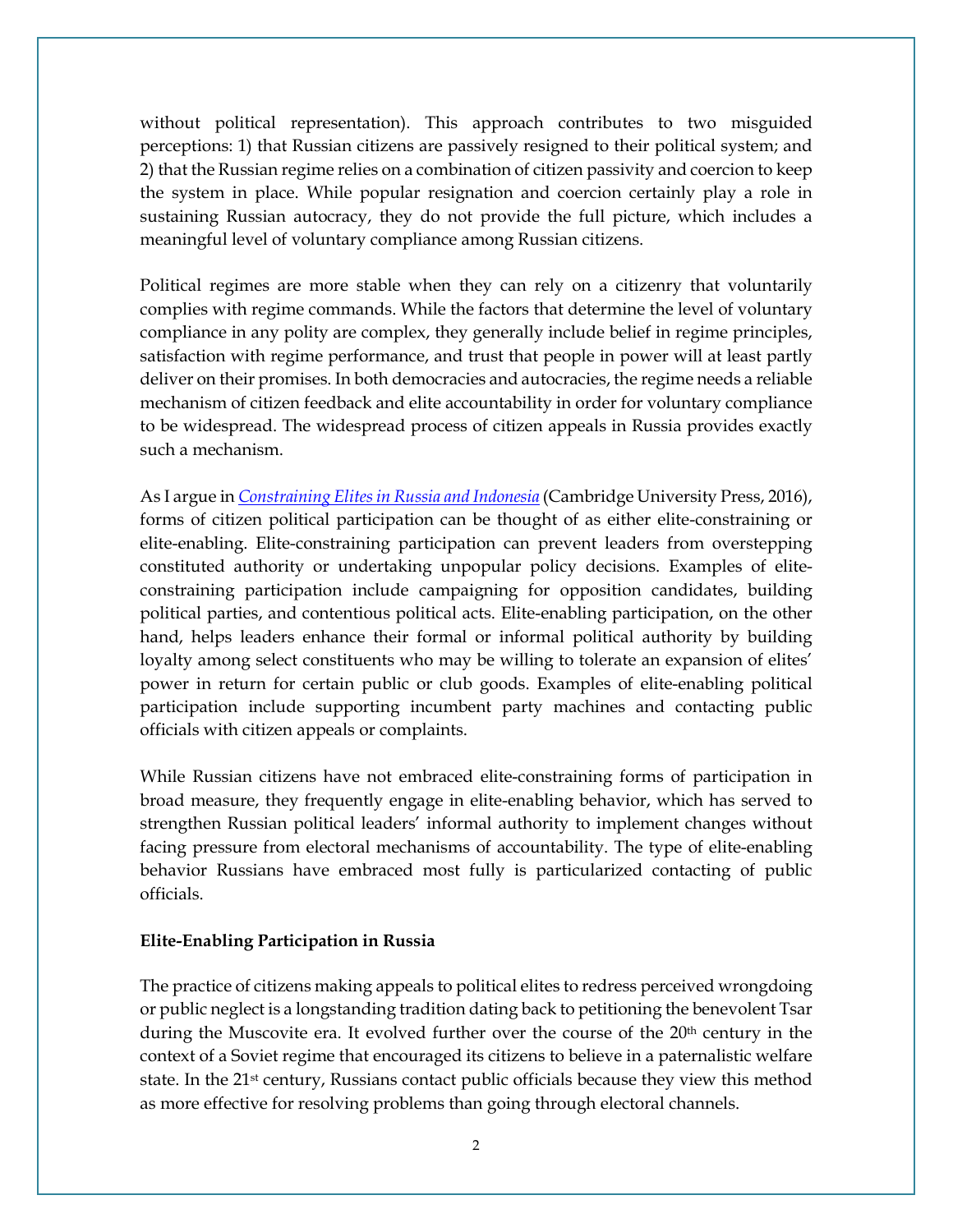The findings in *Constraining Elites*—drawn from an analysis of public opinion data over time and in-depth interviews with a representative sample of Russian citizens—reveal a strong preference for citizen appeals and contacting of political elites over other forms of political participation. My interviews demonstrate that individuals choose how to participate based in part on their perception of what acts are effective and that Russians view contacting as more effective than participating in elections or protests. Moreover, citizens often do not view contacting political officials as "political" participation and instead see it as a private matter.

Data from the Levada Center illustrate Russians' preference for citizen appeals over other forms of civic engagement. According to a [February 2019 poll](https://www.levada.ru/2019/02/13/grazhdanskaya-aktivnost/) of the adult population in Russia, 53 percent of respondents were prepared to sign an open letter or petition, and 49 percent were prepared to appeal to the executive branch. This high level of willingness to engage in elite-enabling behavior stands in stark contrast to the only 30 percent of respondents who were willing to participate in the work of civic or political organizations; 24 percent prepared to volunteer for civic or political organizations; 22 percent prepared to participate in street protests; and 10 percent prepared to run for office. These findings were further confirmed in an [April 2020 Levada Center poll](https://www.levada.ru/2020/04/27/grazhdanskaya-aktivnost-i-obshhestvennye-problemy/) that asked individuals which civic activities they had participated in over the past 12 months. While only 3 percent of respondents had participated in a protest, march, or strike, and 2 percent had engaged in campaign activity, 13 percent of respondents had made an appeal or complaint to a state office, and another 13 percent had signed a collective appeal or petition. Other than voting in elections, engaging in a citizen appeal or complaint process is the most common form of political participation among Russian citizens, undertaken by more than 10 percent of the population.

## **The Federal Appeals Process**

Over the past 15 years, the Russian government has facilitated direct contact by citizens through the development of a legal and technical infrastructure that allows the Kremlin to both gather information about citizen concerns and to address these concerns through existing governance structures. The foundation of the citizen appeals infrastructure is the 2006 federal law "On the Procedures for Considering Citizens' Appeals." The law opens by stating that all citizens have the right to appeal to the state. The law offers a precise definition of a "citizen appeal" that can be used to categorize citizen feedback as a "suggestion," "statement," or "complaint." It further grants applicants the right to receive a written response to their appeal, as well as the right to complain about the resolution of their appeal. Several articles of the law address specific timelines for registering appeals, providing information pertaining to them, and investigating them.

In its totality, the law establishes a framework through which citizens can seek government accountability for actions or inactions. By clearly defining what constitutes an appeal and the process and timeline by which appeals must be handled, the law gives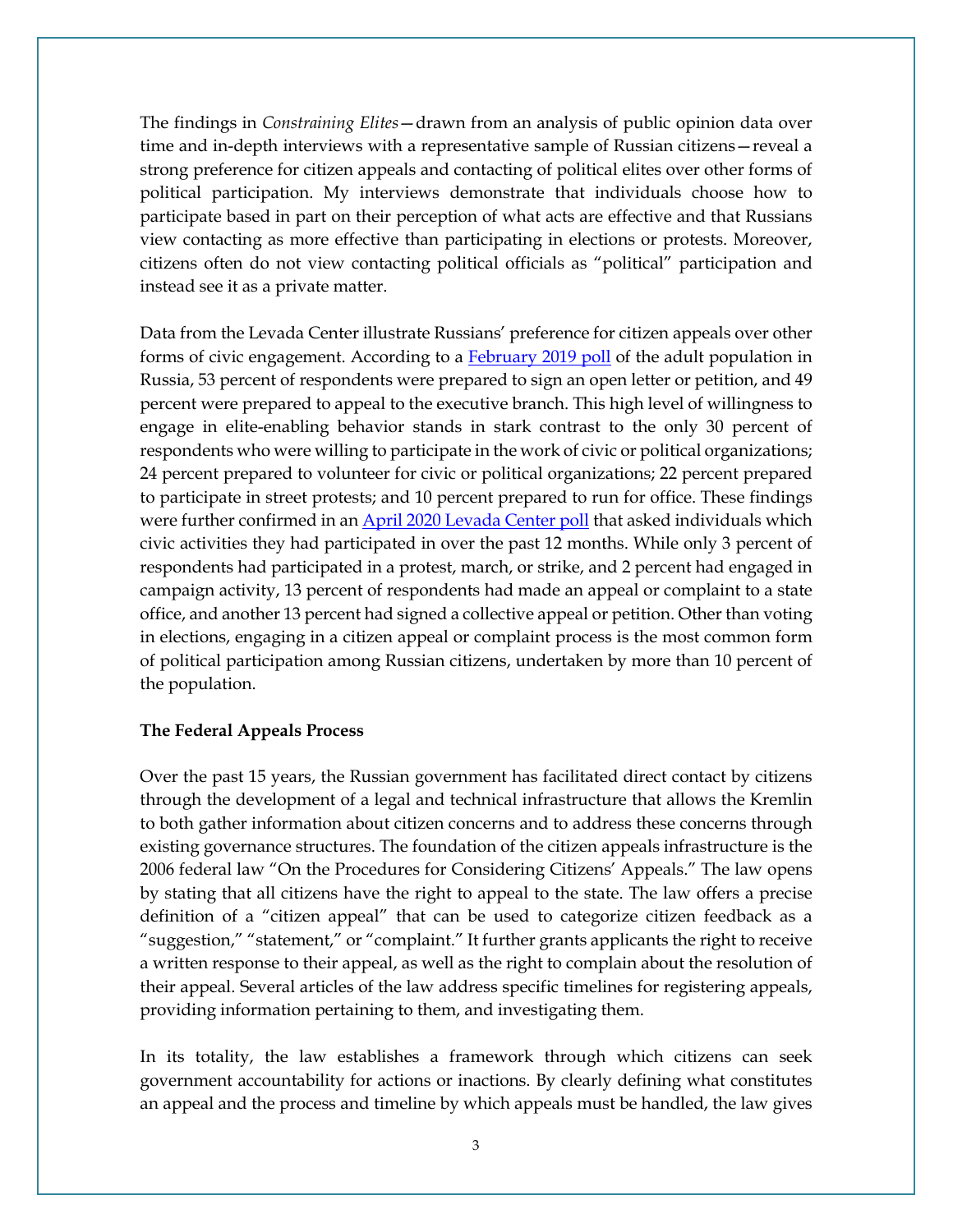citizens a basis for taking legal action against the state for its own inaction in responding to public concerns. Ultimately, the federal government incentivizes citizen engagement through a quiet, private channel rather than more public, elite-constraining forms of political participation.

Consequently, the citizen appeals mechanism facilitates federal government accountability and oversight on two interrelated levels. At the most general level, the information transmitted through citizen appeals gives the state the opportunity to respond to constituent concerns before they erupt into larger crises that could undermine public confidence in the regime. The regulatory framework established by the 2006 law also allows the Kremlin to monitor how regional and local governments are managing citizen appeals. This monitoring helps the federal government determine when to provide targeted assistance to specific regions and make personnel changes. These tactics blunt the ability of governors and mayors to act independently and develop a following of supporters that could serve as a counterweight to the Kremlin's power. Additionally, the process of regulating citizen appeals incentivizes a particular type of engagement and eliminates a space for competition over political power by converting the issue into a routine matter of government business. This system has allowed the Kremlin to channel citizen participation away from the elite-constraining activities that challenge the status quo.

In order to manage citizen appeals in a way that maximizes the regime's power, the Kremlin has developed an infrastructure to track and manage information. A key institution in this infrastructure is the "President of the Russian Federation's Reception," a network of physical and virtual locations across Russia's regions. There is an in-person reception five days per week in Moscow, as well as in-person receptions in each of the eight federal districts and 75 regional capitals across the country. Hours, maps, and telephone numbers for these receptions are all listed on the president's [Reception website.](http://letters.kremlin.ru/receptions/list)  Citizens discuss their concerns at these in-person receptions, with reception staff taking down the information or asking attendees to put their specific concerns for officials in writing. The infrastructure to gather appeals is extended further with "Electronic Reception" terminals in 194 cities that have a population of at least 70,000 and are more than 100 kilometers from the nearest physical reception site. Citizens can visit these locations and submit a written appeal directly through a secure computer network.

In addition to these physical resources, the president's Reception website includes a system for collecting letters, collective appeals, and reports on corruption, which encourages citizens to engage directly from their homes and bypass visits to local or regional offices. A further layer of scrutiny is provided by a "Mobile Reception," in which staff from the presidential administration travel to different regions to oversee how appeals are being addressed, creating a visible mechanism of federal oversight of lower levels of governance. The whole system presumes a degree of public confidence that the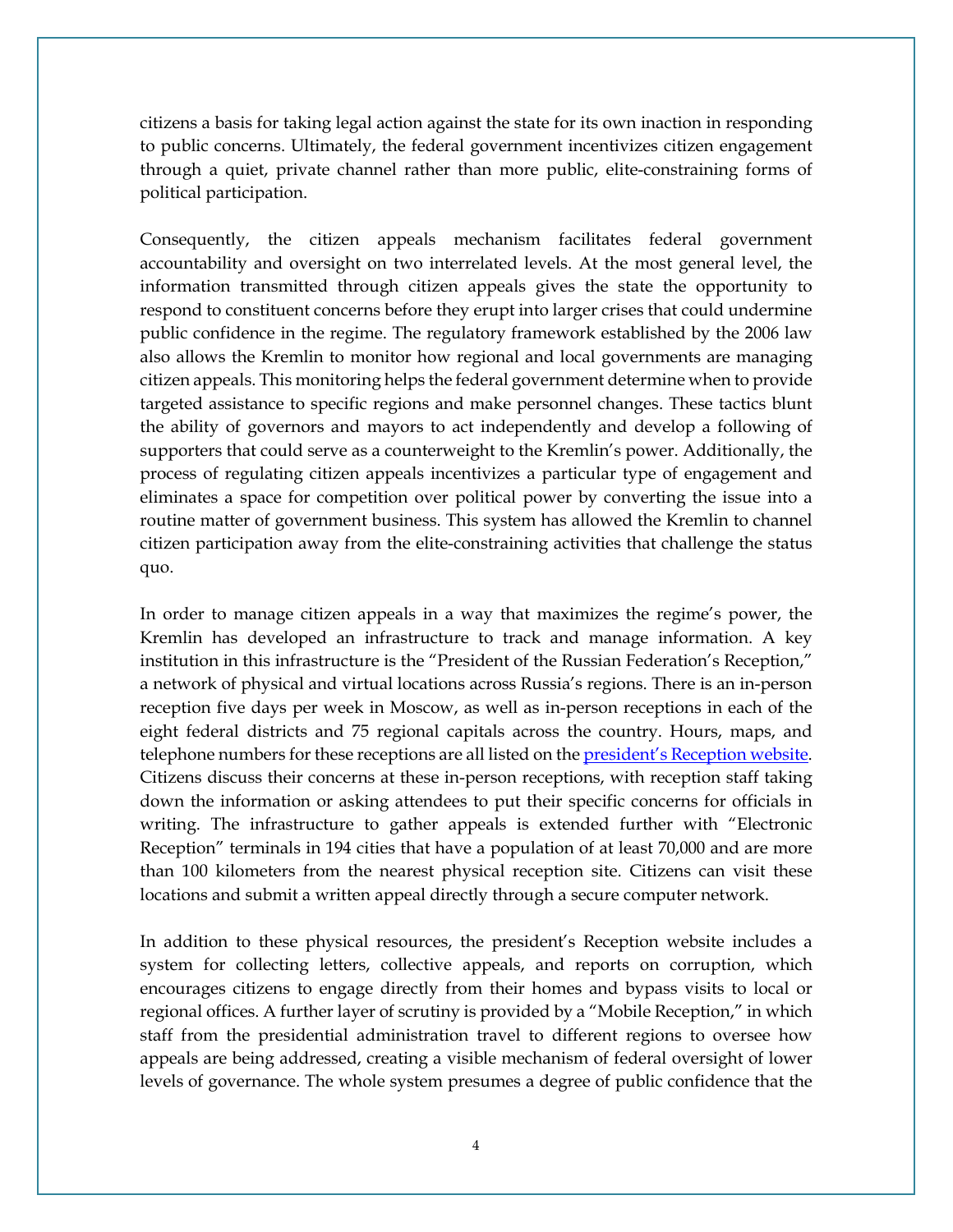Russian president, like the tsars of the imperial era, will ensure that state officials are following the will of the people.

**Figure 1** shows the number of appeals received by the Russian president over the past decade. Appeals peaked at 1.1 million in 2015, followed by 1 million in 2020. Even at the lowest point in 2019, the president still received more than 700,000 appeals. Crucially, these data only capture appeals submitted to the president and do not account for those made to other state officials, such as governors, mayors, or representatives of legislative offices. The number of appeals received and the consistent trend in their submission over time demonstrate that this form of elite-enabling participation is a regular form of engagement among Russian citizens.



*Data gathered fro[m http://letters.kremlin.ru/digests](http://letters.kremlin.ru/digests)*

## **Conclusion**

Political participation can constrain or enable political elites. While we pay considerable attention to the relatively small amount of elite-constraining participation in Russia, such as anti-regime protests or meaningful electoral challengers, we tend to overlook the substantial amount of elite-enabling participation that stabilizes the Putin regime. Russians have demonstrated a consistent preference for contacting public officials as a method of civic engagement that is safe, largely considered apolitical, and often efficacious. Over the past fifteen years, the Russian federal government has developed a system for gathering, reviewing, and addressing citizen appeals. Russians' preference for appealing to public officials for assistance has enabled Putin to develop the President's